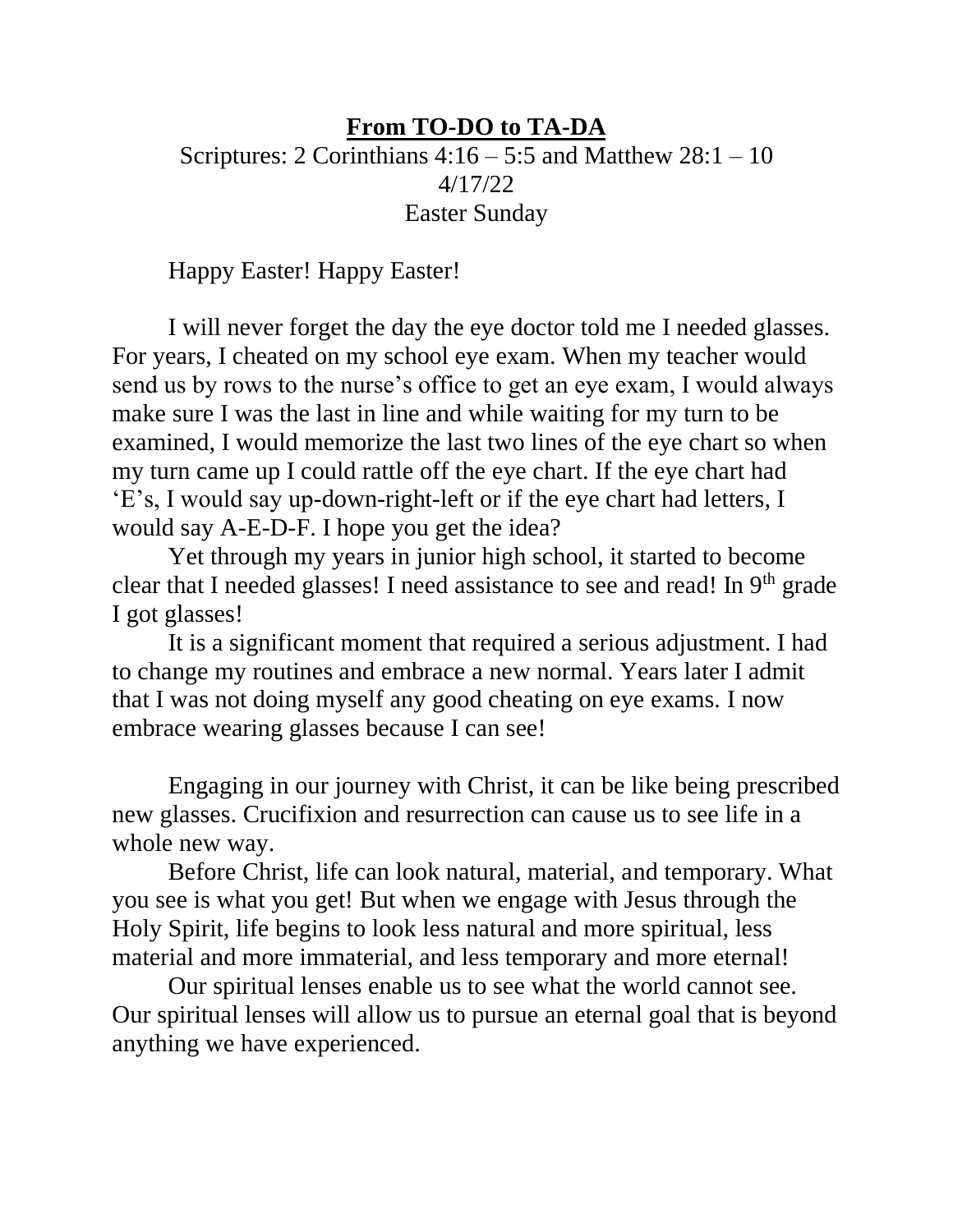However, we are not always good seeing through spiritual eyes. When challenges arise, it is easy to focus on what we see and forget the value of what is unseen. When a person lies and shows hatred on person different than us, it is easy to be taken in and we become people who do not look like Christ. Our vision is for our own good and not for the good of others. We lose sight of Jesus, our Savior full of love and compassion and peace.

But through the suffering of Christ, God invites us to put on our spiritual glasses again and see what must be seen. We must see Jesus crucified so that we can see our trials as temporary. We must see Christ buried so that we can see the truth about closed doors. And by God's grace, we must see our Savior resurrected so that we will see the promises that awaits us in eternal life.

Let us put on our spiritual glasses on this Easter Sunday and see Christ's resurrection!

Our Lenten journey has ended. Our Lenten journey did not end at the cross like the Pharisees, Sadducees, religious leaders, and Political leaders of Jesus' day thought. But our Lenten journey ends at an empty tomb. Did you hear that - our Lenten journey ends at an empty tomb, emptied from the inside out.

There is no need to fear life or death, the tomb is empty. There is no need to fear anything, the tomb is empty. All we need to do is to go and tell others about the empty tomb and Christ's resurrection. And when you do that you will hear people saying what they said in Jesus' day - Oh, the tomb is empty because Jesus' disciples carried his body away or Oh, the tomb is empty because Jesus did not really die on the cross he was just in a coma.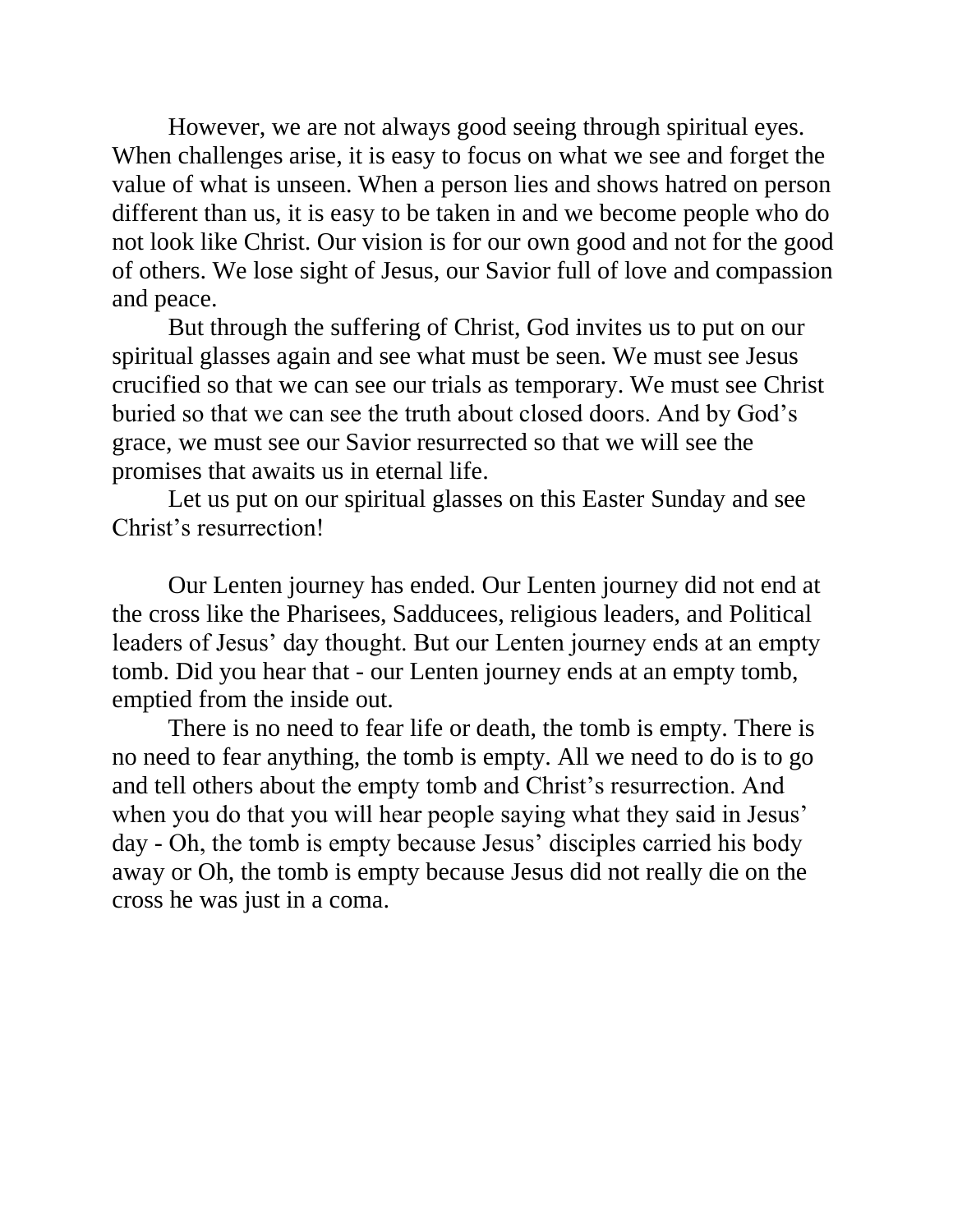Our journey of Lent brings us to an empty tomb. The women in our scripture passage from the Gospel of Matthew hurried away from the empty tomb afraid yet filled with joy. What a contrast in words - afraid yet filled with joy. Afraid and joy usually do not go together. Fear is not usually accompanied with joy. Fear is usually accompanied by stress  $\&$ anxiety. But the women in our scripture text left the empty tomb with fear filled with joy.

We must go like the women did to the tomb. We must go like the women did and tell our family & friends about the empty tomb. We must go 'afraid yet filled with joy'. This is really an interesting detail and a very promising one. We like the women at the tomb, must continue to do our task in life - share the Good News of Jesus Christ. We must continue to be 'afraid yet filled with joy.'

The resurrection does not take our concerns and fears away, but rather the resurrection empowers us to deal with our fears because the Lord is with us. The empty tomb does not take our concerns and fears away, but rather the empty tomb empowers us to deal with our fears because the Living Lord is with us.

For us, we know that the tomb is empty and knowing why it is empty should not make us afraid - it should give us great joy because our fear of life & death is over.

A story, on Easter Sunday at some church a little girl ask the Pastor during his children message - 'What did Jesus say when he rose from the tomb?' The Pastor being a wise man threw the question back to the little girl by saying - 'What do you think Jesus said when he rose from the tomb?' The little girl stood up and stretched her arms out and said - 'TA-DA!'